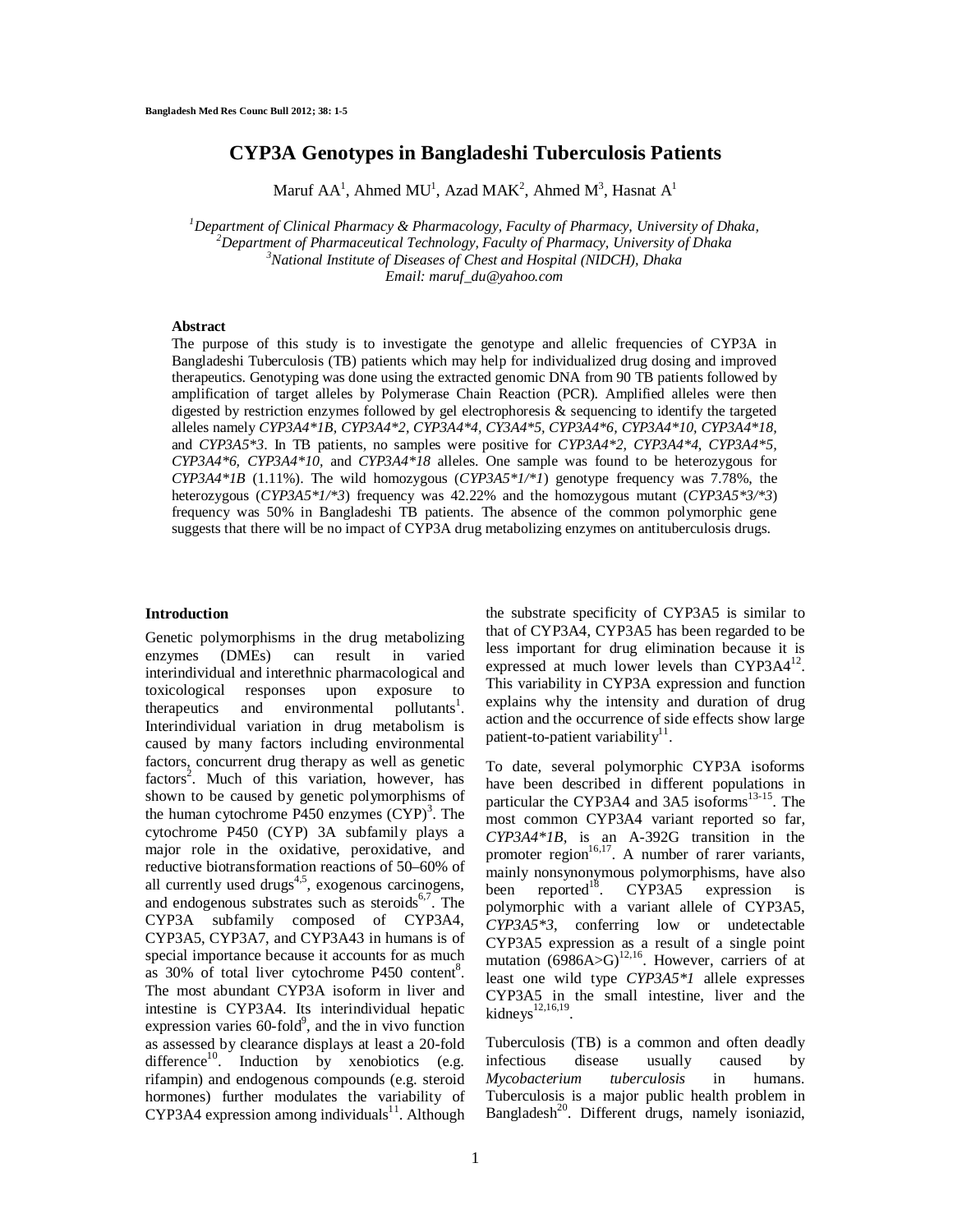rifampin, rifapentine, pyrazinamide, ethambutol (as first-line drugs), cycloserin, ethionamide, p-amino salicylic acid, streptomycin, capreomycin (as second-line drugs), are used for the treatment and management of tuberculosis<sup>21</sup>. Rifabutin (as firstline drugs) and levofloxacin, moxifloxacin, gatifloxacin, amikacin/kanamycin (as first-line drugs) are also used for the treatment of TB which are not approved by the United States Food and Drug Administration  $(FDA)^{21}$ .

Most antituberculosis drugs are liposoluble and their elimination requires biotransformation into more water-soluble compounds. This is mostly performed by hepatic phase I and phase II biotransformation enzymes. In the phase I reaction, oxidation or demethylation occurs, usually performed by cytochrome P450 (CYP450) enzymes. The compound is usually still not very water soluble, and requires further metabolism. Phase I reactions often produce toxic intermediates. In a typical phase II reaction, a large water-soluble compound is attached by glucuronidation or sulfation, resulting in non-toxic metabolites which can easily be eliminated<sup>22</sup>. To date, allelic frequencies and genotypes of CYP3A4 and CYP3A5 variant alleles have been reported in different ethnic groups<sup>2,18,23-26</sup>. In Bangladeshi healthy subjects, no sample  $(n=200)$  was positive for *CYP3A4\*2*, \*4, \*5, \*6, \*10 & \*18 alleles<sup>25</sup>. Two samples heterozygous for *CYP3A4\*1B* (1.0%) and twenty six samples with the genotype *CYP3A5\*1/\*1 (13.0%)* were found in Bangladeshi healthy subjects<sup>25</sup>. In North Indians, two heterozygotes with genotype *CYP3A4\*1/1B* were found in the high enzyme activity group whereas *CYP3A4\*2, \*4, \*5, \*6* & *\*10* were absent  $(n=200)^{18}$ . Hence, the present study has been designed to investigate the genotypes and allelic frequencies of CYP3A in Bangladeshi TB patients. SNPs, which are known to have genetic variation and can affect CYP3A activity among Asian subjects, are selected based on the findings of different published papers<sup>2,18,23-26</sup> .

## **Materials and Methods**

#### *Subject selection*

Ninety TB patients from Tuberculosis unit, National Institute of Diseases of Chest and Hospital (NIDCH), Dhaka, consisting of 61 men and 29 women were recruited for the study. Demographic data of all the TB patients are presented in Table I. The study was conducted between July 2009 to June 2010 in the Department of Clinical Pharmacy and Pharmacology, Faculty of Pharmacy,

University of Dhaka in accordance with the International Conference of Harmonization (ICH) for Good Clinical Practice (GCP) and in compliance with the Declaration of Helsinki and its further amendments $^{27,28}$ . Volunteers were informed about the experimental procedures and the study. Each volunteer signed an informed consent document before entering into the study and was free to withdraw from the study at any time without any obligation. Ethical permission was taken to approve the protocol and consent form of the clinical investigation from the Ethical Review Committee of National Institute of Diseases of Chest and Hospital (NIDCH), Dhaka.

|  | Table I: Demographic data of TB patients (n=90) |  |  |  |
|--|-------------------------------------------------|--|--|--|
|--|-------------------------------------------------|--|--|--|

|                          | Mean  | Standard<br>Deviation | Range<br>(min-max) |
|--------------------------|-------|-----------------------|--------------------|
| Age (years)              | 35.96 | 13.78                 | 13-70              |
| Body weight (Kg)         | 45.21 | 9.03                  | $20 - 65$          |
| BMI (Kg/m <sup>2</sup> ) | 17.39 | 3.85                  | 8.6-27.6           |

### *Genomic DNA Isolation*

About 3 ml of venous blood was drawn into a tube containing EDTA and stored at $-20^{\circ}$ C until the isolation of genomic DNA. Genomic DNA from all the blood samples was isolated $2^9$ . The purity of the DNA and their concentrations were measured by UV-Spectrophotometer (Shimadzu, Tokyo, Japan) at 260 nm.

*PCR-RFLP for CYP3A4 and CYP3A5 genotyping:* Primers required to genotype for *CYP3A4\*1B, CYP3A4\*2, CYP3A4\*4, CY3A4\*5, CYP3A4\*6, CYP3A4\*10, CYP3A4\*18 and CYP3A5\*3* were designed according to previously published papers<sup>2,23-25</sup>. A 25  $\mu$ 1 PCR reaction volume containing 1 µl of genomic DNA (50-70 ng/µl), 5 µl of  $5 \times$ GoTaq reaction buffer, 4 µl of MgCl<sub>2</sub> (25 mM),  $2 \mu$ l of dNTPs ( $2.5 \text{ mM}$ ),  $1 \mu$ l of each primer (10  $\mu$ M), 0.1  $\mu$ l of GoTaq DNA polymerase (5 U/ $\mu$ l) (Promega corporation, USA), and 10.9  $\mu$ l of nuclease free water was used. After PCR amplification, 20 μl PCR products were digested (overnight at 37ºC) with approximately 2 units of *Mbo*II, *Xcm*I*, BsmA*I*, Cla*I*, Hinf*I*, HpyCH4*III, *Hpa*II & *Rsa*I for *CYP3A4\*1B, \*2, \*4, \*5, \*6, \*10,*   $*18$  and *CYP3A5*<sup>\*3</sup>, respectively<sup>2,23-25</sup>. PCR primers, annealing temperatures, restriction enzymes used and length of the expected fragments on digestion to genotype different CYP3A4 & CYP3A5 alleles are presented in Table II. Electrophoresis was done for restriction enzyme digested products using polyacrylamide gels (10%) in  $1 \times TBE$  buffer.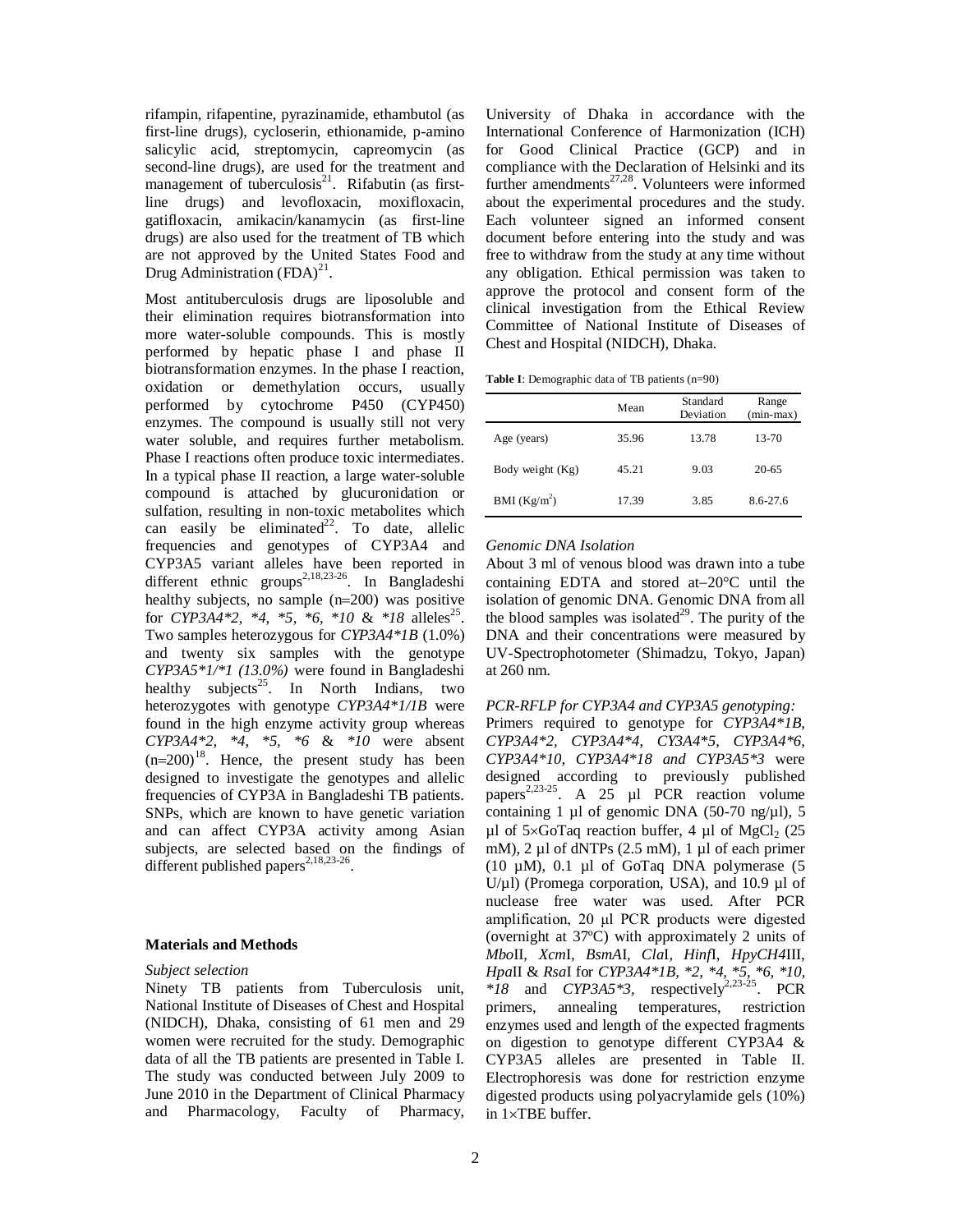| Allele      | Primers                                                                          | Annealing<br>Temperature | <b>RE</b>                      | <b>DNA</b> fragments                                             |
|-------------|----------------------------------------------------------------------------------|--------------------------|--------------------------------|------------------------------------------------------------------|
| $CYP3A4*IB$ | FP 5'-GGAATGAGGACAGCCATAGAGACAAGGGGA-3'<br>RP 5'-CCTTTCAGCTCTGTGTTGCTCTTTGCTG-3' | $57^{\circ}$ C           | MboH                           | AF 385<br>NH 175, 169, 41<br>HE 210, 175, 169, 41<br>MH 210, 175 |
| $CYP3A4*2$  | FP 5'-TGTTGCATGCATAGAGGAAGGATGG-3'<br>RP 5'-ATGACAGGGTTTGTGACAGGG-3'             | $57^{\circ}$ C           | XcmI                           | AF450<br>NH 450<br>HE 450, 232, 218<br>MH 232, 218               |
| $CYP3A4*4$  | FP 5'-CACATTTTCTACAACCATGGAGACC-3'<br>RP 5'-TTTATACCTGTCCCCACCAGATTC -3'         | $57^{\circ}$ C           | B <sub>sm</sub> A <sub>I</sub> | AF 249<br>NH 141, 94, 14<br>HE141, 94, 47, 14<br>MH 94, 47, 14   |
| $CYP3A4*5$  | FP 5'-TGTTGCATGCATAGAGGAAGGATGG-3'<br>RP 5'-ATG ACA GGG TTT GTG ACA GGG -3'      | $57^{\circ}$ C           | ClaI                           | AF450<br>NH 450<br>HE 450, 250, 200<br>MH 250, 200               |
| $CYP3A4*6$  | FP 5'-GAGCCATATTCTCAGAAGGGAGATCAAG-3'<br>RP 5'-CAAACATGTGTCGTTCTGCTATGTGG-3'     | $58^{\circ}$ C           | Hinfl                          | AF 290<br>NH 137, 129, 24<br>HE153, 137, 129, 24<br>MH 153.137   |
| $CYP3A4*10$ | FP 5'-ACTTACTGCTCCATGCTGGGGAAAG-3'<br>RP 5'-TCTGGTCACTGGAATAACCCAACAGC-3'        | $60^{\circ}$ C           | $H$ <i>p</i> $VCH$<br>$4$ III  | AF 280<br>NH 280.<br>HE 280, 178, 102<br>MH 178, 102             |
| $CYP3A4*18$ | FP 5'-AATGATTTGCCTTATTCTGGTTCTG-3'<br>RP 5'-TTTCACCTCCTCCCTCCTTCTC-3'            | $58^{\circ}$ C           | HpaII                          | AF 388<br><b>NH388</b><br>HE 388, 199, 189<br>MH 199, 189        |
| $CYP3A5*3$  | FP 5'-CCTGCCTTCAATTTTTCACT-3'<br>RP 5'-GGTCCAAACAGGGAAGAGGT-3'                   | $61^{\circ}$ C           | RsaI                           | AF 196<br>NH 102, 74, 20<br>HE 102, 94, 74, 20<br>MH 102, 94     |

**Table II**: Primers, PCR conditions, restriction enzymes and expected DNA fragments on digestion to genotype different CYP3A4 and *CYP3A5\*3* alleles (35 cycle PCR reactions)

*AF, Amplified fragment; NH, Normal homozygote; HE, heterozygote; MH, Mutant homozygote, RE, Restriction endonuclease*

# *DNA sequencing*

DNA sequencing was performed to further confirm the genotyping results. Six samples from each different genotype were chosen at random and sent for sequencing to the Centre for Advanced Research in Sciences, University of Dhaka, Bangladesh. Sequencing was also done for the sample containing *CYP3A4\*1B* allele for further confirmation. The PCR products were purified using Biobasic PCR purification kit (Biobasic, Canada) before being sent for DNA sequencing by standard Kit of ABI PRISM BigDye® Terminator (Applied Biosystems, USA). The sequencing results were then verified against the published sequences for CYP3A4 and CYP3A5. GenBank Accession no. were AF185589 (*CYP3A4\*1B*); AF209389 (*CYP3A4\*2, \*4, \*5, \*6, \*10,* and *\*18*); J04813 (*CYP3A5\*1*); AC005020 (*CYP3A5\*3*).

### *Statistical analysis*

The SPSS software package (Version 16.0, SPSS Inc., Chicago, Illinois, USA) was used to analyze the data. Descriptive statistics were used for all variables. Values were expressed as percentage, mean, and standard deviation. Data were compiled according to the genotype and allele frequencies $25$ .

## **Results**

The purity (OD 260/OD 280) of all the genomic DNA was found to be in the range between 1.7 to 1.9 and the average concentration was 50 to 70 µgm/ml. In all reactions, correct lengths of expected PCR products were obtained. Restriction endonuclease *Mbo*II digestion fragments of *CYP3A4\*1B* and *Rsa*I digestion fragments of *CYP3A5\*3* in 10% Polyacrylamide gel were shown in Figure 1 and Figure 2, respectively.



**Fig. 1**: Restriction Endonuclease (*Mbo*II) digestion fragment of *CYP3A4\*1B* (Lane 3 to 7) (10% Polyacrylamide gel). Lane-1, Molecular ruler; Lane-2, uncut PCR product (385 bp); Lane-3, *\*1B* heterozygote (210, 175, 169, 41 bp); Lane-4 to 7, *\*1B* normal homozygote (175, 169, 41 bp).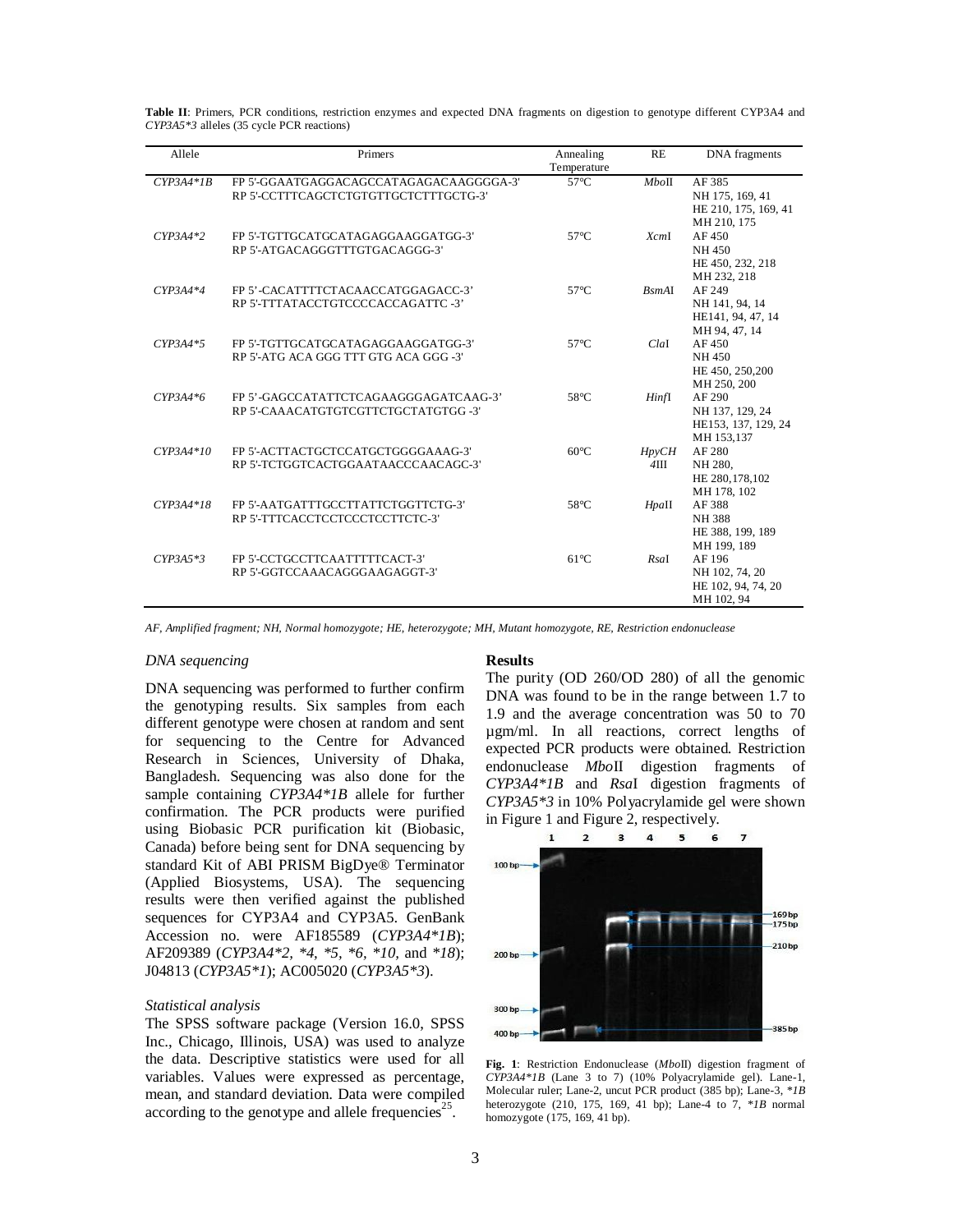

**Fig. 2**: Restriction Endonuclease (*Rsa*I) digestion fragment of *CYP3A5\*3* (Lane 3 to 5) (10% Polyacrylamide gel). Lane-1, Molecular ruler; Lane-2, uncut PCR product (196 bp); Lane-3, *\*1/\*3* (102, 94, 74, 20 bp); Lane-4, *\*3/\*3* (102, 94 bp); Lane-5, \*1/\*1 (102, 74, 20 bp).

The genotype and allelic frequencies of CYP3A4 and CYP3A5 are presented in Table III. No samples were positive for *CYP3A4\*2, CYP3A4\*4, CYP3A4\*5, CYP3A4\*6, CYP3A4\*10 and CYP3A4\*18* alleles. One sample was heterozygous for *CYP3A4\*1B* (overall allelic frequency was 0.56%) (n=90). The homozygous wild-type CYP3A5 (*CYP3A5\*1/\*1*) genotype frequency was 7.78% (7/90), the heterozygous (*CYP3A5\*1/\*3*) frequency was 42.22% (38/90) and the homozygous mutant (*CYP3A5\*3/\*3*) frequency was 50% (45/90) (Table III).

**Table III**: Frequencies of CYP3A4 and CYP3A5 variant alleles in the Bangladeshi TB patients (n=90)

| Allele      | Genotype frequency (%) |       | Allelic frequency<br>(%) |       |       |
|-------------|------------------------|-------|--------------------------|-------|-------|
|             | W/W                    | W/M   | M/M                      | w     | М     |
| $CYP3A4*IB$ | 98.89                  | 1.11  | $\Omega$                 | 99.44 | 0.56  |
| $CYP3A5*3$  | 7.78                   | 42.22 | 50                       | 28.89 | 71.11 |

*W=Wild, M=Mutant*

### **Discussion**

CYP3A is involved in the metabolism of more than  $60\%$  of all drugs used in human<sup>30</sup>. It has been well known that interindividual difference in metabolic profile of many drugs is mainly due to sequence variants in genes encoding different drug metabolizing enzymes as inherited determinants generally remain stable throughout a person's lifetime. Africans and Caucasians demonstrates *CYP3A4\*1B* frequency of 60% and 4%, respectively, but has not been found in Chinese and Japanese<sup>31,32</sup>. A low allelic frequency of  $0.56\%$ was observed in the Bangladeshi Tuberculosis patient which is consistent with the allelic frequency of 0.56% found in 200 healthy Bangladeshi subjects<sup>25</sup>. DNA expressed CYP3A4\*2 demonstrated nine-fold decreased intrinsic

clearance  $(V_{max}/K_m)$  of nifedipine as compared to *CYP3A4\*1*, whereas Kmand Vmax of *CYP3A4\*2* were not significantly different from *CYP3A4\*1* for testosterone hydroxylation<sup>32</sup>. *CYP3A4\*2* occurs with a frequency of 2.7% in Caucasians and is absent in Africans and Chinese<sup>32</sup> and also in our study. Hsieh *et al.* <sup>18</sup> reported that, those with *CYP3A4\*4*, *CYP3A4\*5* and *CYP3A4\*6* alleles have decreased CYP3A4 activity compared to those with no mutations shown. In 200 healthy Bangladeshi subjects, no allele was found to be positive for *CYP3A4\*2*, *CYP3A4\*4*, *CYP3A4\*5*, *CYP3A4\*6*, *CYP3A4\*10*, *CYP3A4\*18<sup>25</sup>* . Our studies in TB patients have also demonstrated the absence of these alleles so it can be assumed that there will be no effect on metabolism by CYP3A4. CYP3A5 gene is highly polymorphic in the Chinese, Malay, Indian and Bangladeshi populations with the *\*3* allele having a frequency of 76% in the Chinese population and about 60% in Malays and Indians and 50% in Bangladeshis<sup>10,33</sup>. Our study results are similar to that for Indians, Malays and Bangladeshi healthy subjects. The common polymorphic genes are absent in Bangladeshi population suggesting no impact of CYP3A drug metabolizing enzymes on antituberculosis drugs.

#### **References**

- 1. Dandara C, Masimirembwa CM, Magimba A, Sayi J, Kaaya S, Sommers De K, Snyman JR, Hasler JA. Genetic polymorphism of CYP2D6 and CYP2C19 in East and Sounthern African populations including psychiatric patients. Eur J Clin Pharmacol. 2001; 57: 11-17.
- 2. Ruzilawati AB, Mohd Suhaimi AW, Gan SH. Genetic polymorphisms of CYP3A4: *CYP3A4\*18* allele is found in five healthy Malayan subjects. Clin Chim Acta. 2007; 383:158–162.
- 3. Tateishi T, Watanabe M, Moriya H, Yamaguchi S, Sato T, Kobayashi S. No ethnic difference between Caucasian and Japanese hepatic samples in the expression frequency of CYP3A5 and CYP3A7 proteins. Biochem Pharmacol. 1999; 57:935–939.
- 4. Guengerich FP. Cytochrome P-450 3A4: regulation and role in drug metabolism. Annu Rev Pharmacol Toxicol. 1999; 39:1–17.
- 5. Gibson GG, Plant NJ, Swales KE, Ayrton A, El Sankary W. Receptordependent transcriptional activation of cytochrome P4503A genes: induction mechanisms, species differences and interindividual variation in man. Xenobiotica. 2002; 32:165–206.
- 6. Waxman DJ. P450 gene induction by structurally diverse xenochemicals: central role of nuclear receptors CAR, PXR, and PPAR. Arch Biochem Biophys. 1999; 369:11–23.
- 7. Yamazaki H, Shimada T. Progesterone and testosterone hydroxylation by cytochromes P450 2C19, 2C9, and